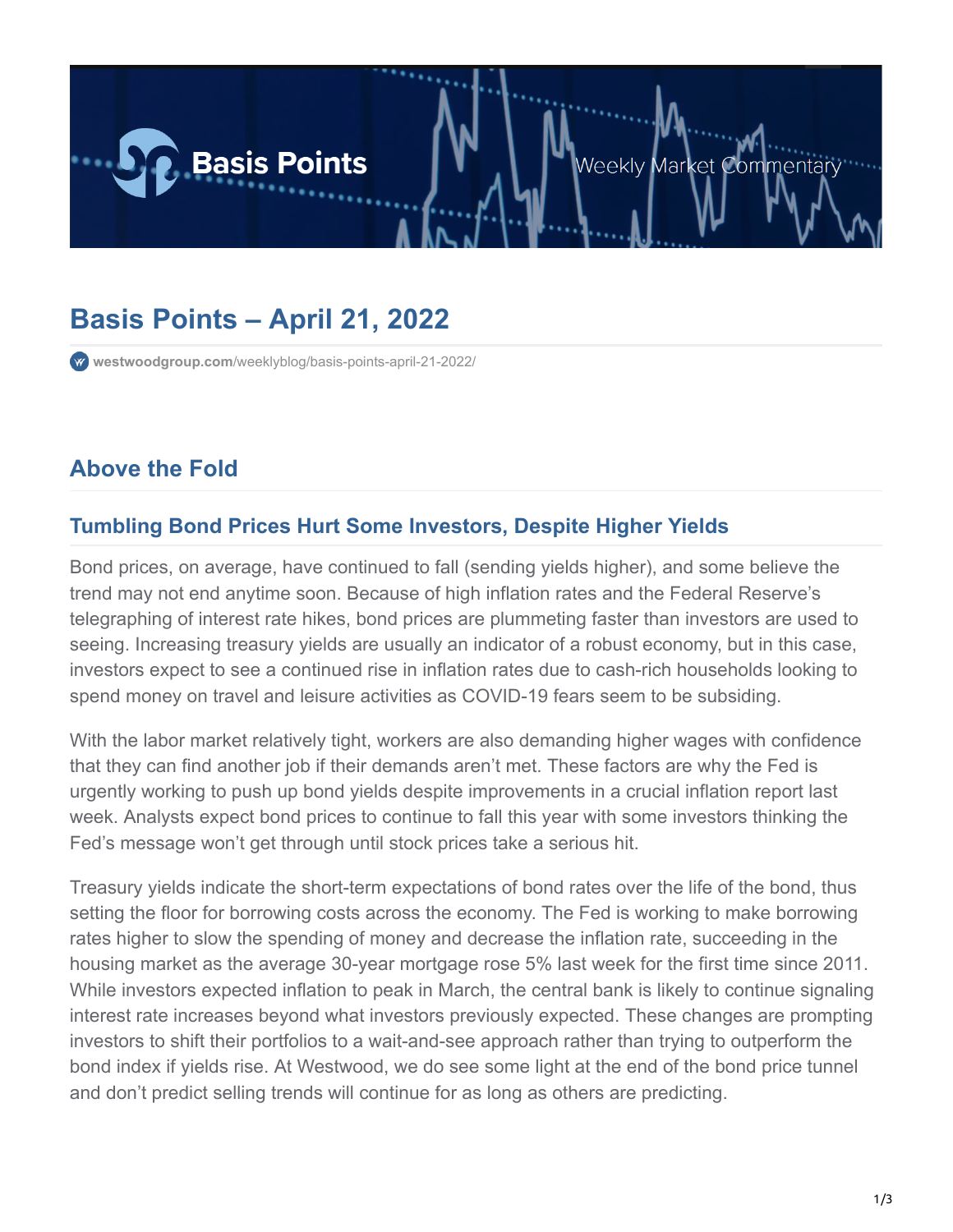## **Three Things**

#### **1. You're Now Free to Move About the Cabin … Maskless**

The federal government lifted the mask mandate for travel on Tuesday. This means you don't have to wear a mask in your Uber or Lyft on your way to the airport, or on the plane. But not every airport has decided to lift the mandate. New York's JFK and LaGuardia airports still require masks, while Newark airport in New Jersey does not. It seems many public transportation entities across the country are still split on the mask mandate decision, but momentum seems to point to an end of mask-mandates on public transport for most of the country.

#### **2. Other Investors Now Jumping on the Twitter Bandwagon**

Elon Musk's \$43 billion bid on Twitter has caught the attention of other investors looking to take a stab at the social media company. Apollo Global Management Inc. — one of the world's largest buyout firms — has held talks about backing a possible deal for Twitter and could provide interested parties, like Musk, with the equity or debt to support an offer. Apollo also owns Yahoo and has evaluated the potential of cooperation with Twitter. Twitter is set to report earnings, and maybe offer more details on April 28.

#### **3. The One Place There's Apparently NOT a Supply Issue – Vaccines**

The COVID-19 vaccine frenzy seems to be waning. Johnson & Johnson announced a suspension of COVID-19 vaccine sales, citing a global surplus of vaccines and no clear idea of how the recent course of the pandemic will affect demand. After predicting \$3 billion to \$3.5 billion in full year sales of the vaccine in 2022, the healthcare-products company says now that the surplus of vaccines makes the year much harder to predict. Shares still rose sharply after their earnings report earlier in the week.

### **Did You Know?**

The QWERTY keyboard was explicitly designed to slow typing!

Fans of the **Dvorak Simplified Keyboard** scoff at the inefficiencies of the QWERTY keyboard layout that most people use. Originally, however, QWERTY's inefficiencies held a clear purpose: The keyboard design was intended to slow down users.

At one time, mechanical typewriters jammed if typists were too quick. QWERTY cut down on this problem. Today, we continue to use QWERTY because we're accustomed to it, but many experts strongly favor alternate typing approaches.